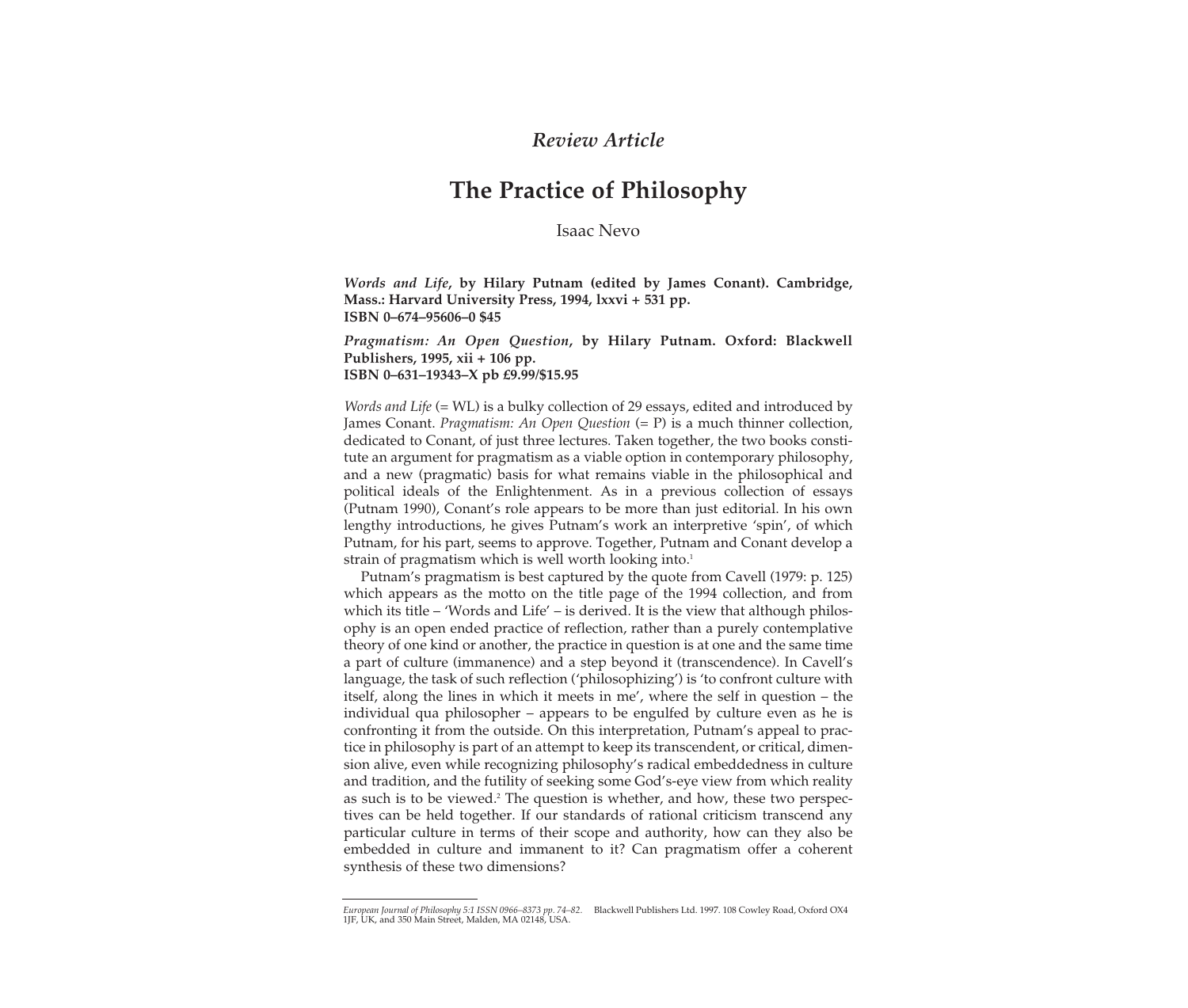Taken in this light, Putnam's strain of pragmatism is diametrically opposed to other forms of pragmatism – currently much in vogue – in which the appeal to practice in philosophy is conceived as a naturalizing gesture, a way of embracing 'contingency'. Indeed, much space is devoted, in both these books, to arguments against Quine and Rorty (and as Putnam puts it 'a certain quasi-fictional philosopher I call Kripgenstein' (WL: 342)) who apply their pragmatist insights in ways leading to excessive forms of scientism, relativism, or scepticism. As Putnam clearly shows, both Quine and Rorty turn to pragmatism primarily in order to account for belief fixation in conditions of empirical irreducibility, i.e., for the rational assertibility of empirically irreducible, but theoretically (or otherwise) indispensable claims. Both favour the so–called 'disquotational' theory of truth, rather than a definition of truth in terms of pragmatic conditions ('the good in the way of belief', etc.), and both accept, as a consequence of this strategy, an idea that Putnam, on his admission, finds to be shocking, namely, that 'truth is an empty notion' (WL: 331), and that beyond the Tarskian analysis of truth-predicates and their extension there is no substantive, or normative, conception of truth to appeal to. Thus, both Quine and Rorty apply pragmatism – the idea that 'in a certain sense, practice is primary in philosophy' (WL: 152) – to the question of rational belief fixation in first order theory (or discourse). They conjoin a pragmatic theory of belief fixation with a disquotational theory of truth, according to which the concept of truth that was shown to be impossible by Tarski's theory of truth – a universal, unitary, language-independent concept – is also unnecessary for the purposes of forming a coherent web of belief, scientific or otherwise.<sup>3</sup>

In a famous passage, Quine makes the point that no relativist consequences need be accepted as a result of this (partly Peircean) move:

Have we now so lowered our sights as to settle for a relativistic doctrine of truth – rating the statements of each theory as true for that theory and brooking no higher criticism? Not so. The saving consideration is that we continue to take seriously our own particular aggregate science, our own particular world-theory or loose total fabric of quasi-theories, whatever it may be. (1960: p. 24)

Thus, taking 'aggregate science' seriously (though without precluding internal revision, when necessary) does not depend on the availability of a universal concept of truth. Truth as a formal device is all we can have, and – happily – all that we need. Rorty's views, as Putnam convincingly argues, are not much different on this score, except that his own 'surrogate' notion is not confined even within the limits of Quine's aggregate science. Rorty develops a broader, 'ironist' notion of assertibility, for precisely these purposes.

As Putnam points out, Quine is an 'atypical pragmatist' (WL: 153) in maintaining a principled distinction between facts and values, as well as a 'bifurcation' between a purely extensional scientific language and an intentional idiom of mere practical utility. Rorty follows other pragmatists in rejecting both these distinctions. Consequently, he is led to a much broader holism that Quine's and finds a

Blackwell Publishers Ltd. 1997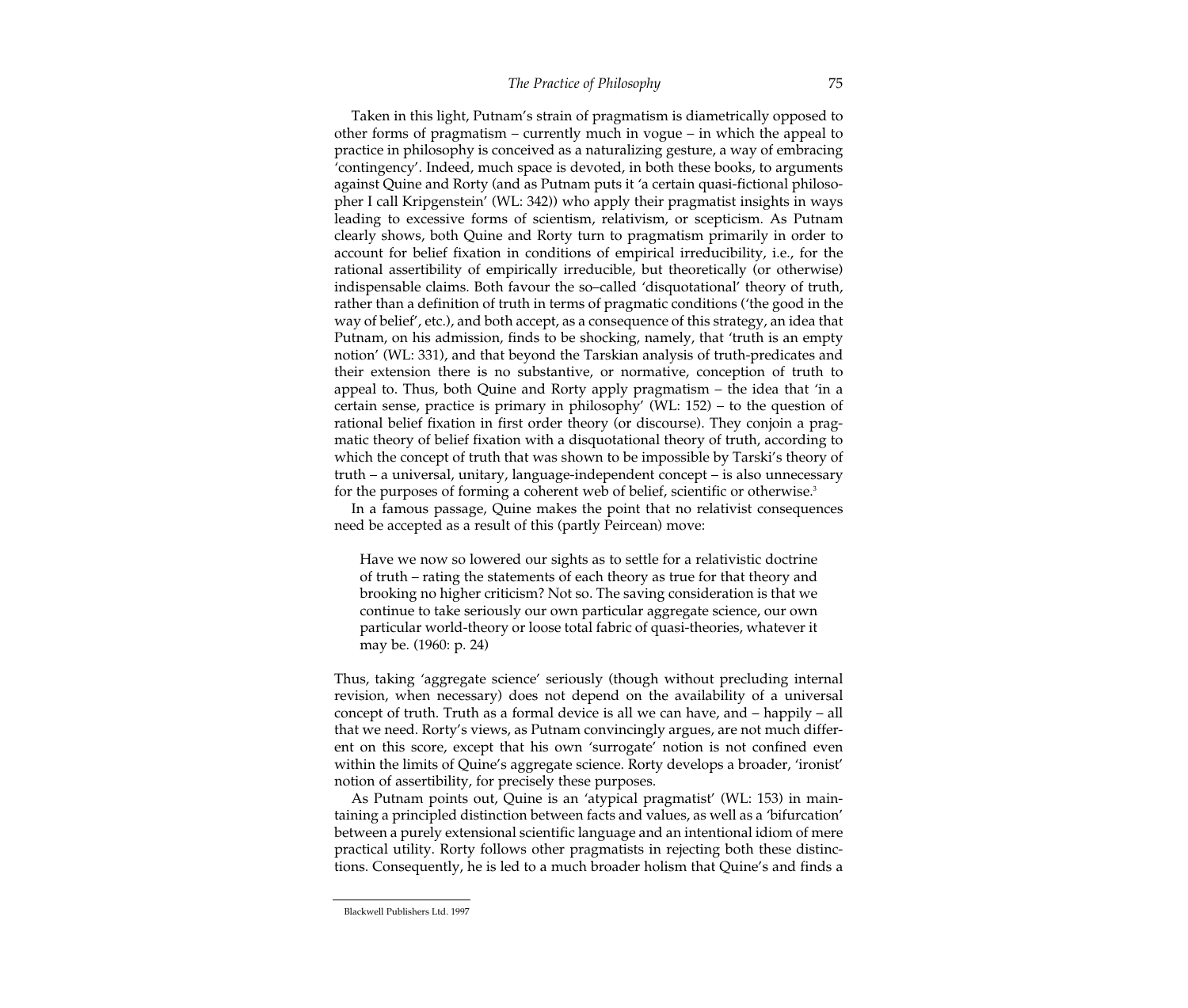'surrogate' for truth (as a normative notion) in intra-cultural, rather than scientific, assertibility. Nevertheless, Rorty is guilty of another kind of 'bifurcation', namely, that between the nihilist attitude he reserves for epistemology, which is completely dismissed due to the failure of foundationalism, and his more constructive attitude in matters of political justification, where lack of foundations no longer seems to be an insurmountable obstacle. The Rortyan split between a private space of (cognitive) irresponsibility and a public space of sober political morality is an inverted mirror image of Quine's bifurcation. As Putnam might have put it, if truth is empty and all values are optional, then nihilism and 'mere rhetoric' could only be avoided by some such unprincipled bifurcation, i.e., by introducing 'seriousness' or 'sobriety' at some point by pure fiat. Quine takes science and naturalized epistemology seriously and dismisses values and intentionality as merely practical devices, or methodologically infirm propositions. Rorty reverses these priorities, taking cultures, particularly Western culture, seriously, while dismissing epistemology, even naturalized epistemology, as standing in need of precisely the kind of foundationalism, or God's-eye view, that was found to be impossible. Both depend on the assumption that, as Putnam puts it, 'eliminative materialism is true of the noumenal world' (P: 74), and that consequently any talk of normative standards (e.g., 'limning the true and ultimate structure of reality' (Quine 1960: p. 221), or 'The priority of Democracy to Philosophy' (Rorty 1991: p. 175)) requires some such unprincipled privilege. Putnam's pragmatism is designed to overcome both these unprincipled 'bifurcations'.

Putnam objects to the disquotational theory of truth on various grounds. In 'Realism with a Human Face' (1990) he argues that the absence, or breakdown, of a universal and unitary concept of truth cannot be accepted with equanimity by cognitive creatures like us, because this view totally undermines the ideal of impersonal and objective knowledge. Of the possibility of such a breakdown he says the following: 'that there should be principled difficulties with the ideal itself – that it should turn out that we can no longer visualize what it would mean to attain the ideal – this is a fact which constitutes for us, constituted as we are, the most profound of paradoxes' (1990: p. 18). The disquotational theory, of course, counsels the very opposite, namely, that we should take the normative emptiness of truth in our stride. However, without the disquotational theory of truth Putnam cannot go along with the Quinian-Rortyan interpretation of pragmatism – the primacy of practice in philosophy – as applying directly to the rationality of belief fixation. Consequently, if Putnam is still interested in pragmatism, as indeed he is, he has to transcendentalize it, i.e., to apply it not directly to the fixation of belief, but more obliquely to our understanding of such belief as objective. In other words, without the disquotational theory Putnam is left with a seemingly stark choice between metaphysical realism, on the one hand, and various forms of anti-realism, phenomenalism or reductive materialism. Being unhappy with all these choices, Putnam has to show that the alternative is not exhaustive, and that a practice-relative conception of objectivity, rather than belief, is a sufficiently attractive form of pragmatism, capable of overcoming the problems encountered by the more disenchanted, and more coarse, versions of it.

Blackwell Publishers Ltd. 1997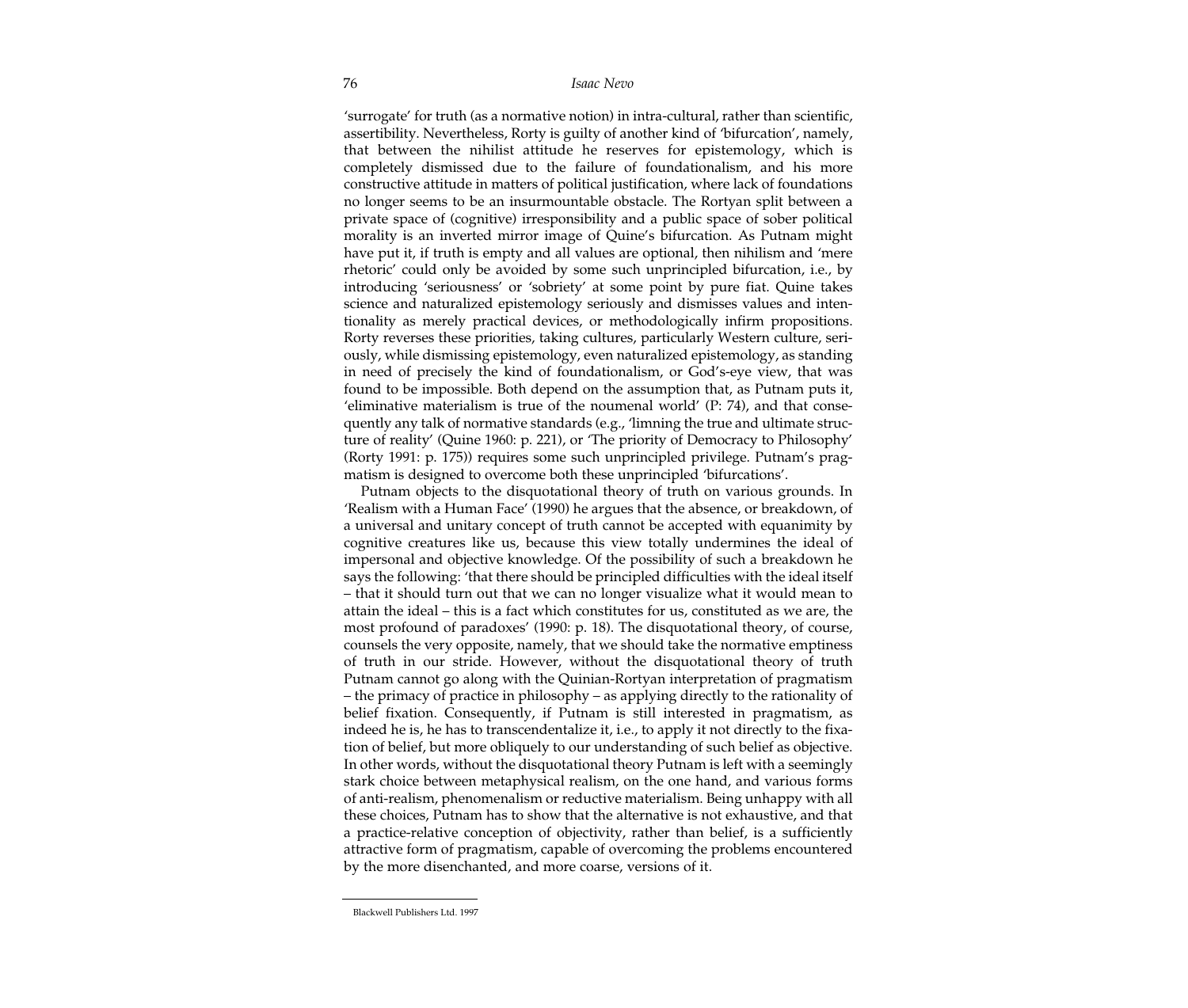Cavell (1989) describes Wittgenstein (and Heidegger) in terms of a similar sensibility. What these philosophers share in common is a movement in 'structurally similar recoils', not only away from 'Kant's settlement with the thing in itself', but also 'toward linking the two "directions" of language – that outward, toward object, and that inward, toward culture and the individual' (p. 51). Cavell stresses that if one is in search of necessity in philosophy, 'of something a-priori' (p. 49) (rather than just being satisfied with contingency), one will be perplexed by the possibility of a connection between the two 'directions' of language, namely, the immanent and the transcendent. For Putnam, the appeal to practice in philosophy is designed to bridge this gap, not to widen it, and the bridge he offers lies in viewing cognition itself, along with its aspirations for objectivity and transcendence, as normative concerns, i.e., as forms of (non-instrumental) evaluations that are grounded in certain types of social agreement and cooperation. Thus, while Rorty undermines the fact/value distinction (along with other 'dogmas of empiricism') by relying on Quine's eliminative materialism, Putnam turns against the fact/value distinction by going in the other direction, i.e., by viewing all statements of scientific facts as implicit value judgments.

How, then, does Putnam pull off this trick? In the lecture entitled 'Was Wittgenstein a Pragmatist?' (P: 27), Putnam offers Kant's notion of 'the primacy of practical reason' as a model for his pragmatism (as well as a model for Wittgenstein's later philosophy), and it is with this Kantian model that the desired connection between the transcendent and the immanent is articulated. As Putnam understands the primacy of practical reason, it is the Kantian view that the scientific image of the world – the conception of the world as a nomological system described in objective and universal terms – derives not from the understanding (namely, theoretical reason), but rather from pure practical reason. In other words, the scientific image of the world, including, presumably, the intuitive notion of truth, is itself a value-judgment, an image of 'human flourishing in the theoretical realm' (P: 43). Putnam compares this view to Wittgenstein's view that imagining a language, including presumably the language of science, is imagining a form of life, namely, that the understanding of language is not possible without sharing the practical purposes – the point – of the form of life underlying it.

Hence, the intuitive notion of truth as a universal concept which transcends any particular language or theory is itself a value judgement, and it is one on which the very possibility of our cognitive achievements depends. In other words, unless there are normative facts (corresponding to such value judgments), no facts at all could be objectively recognized, at least not in so far as the objective recognition of such facts depends on the conceptual scheme of science. What such normative facts consist in, however, is not the existence of value entities in some separate metaphysical realm, but rather in forms of agreement and cooperation that are conducive to the flourishing of inquiry. Thus, for Putnam, metaphysical realism is rejected not by adhering to the counter-metaphysics of phenomenalism, or eliminative materialism, but rather by turning transcendence, not mere assertibility, into a practice-relative concern. Immanence and

Blackwell Publishers Ltd. 1997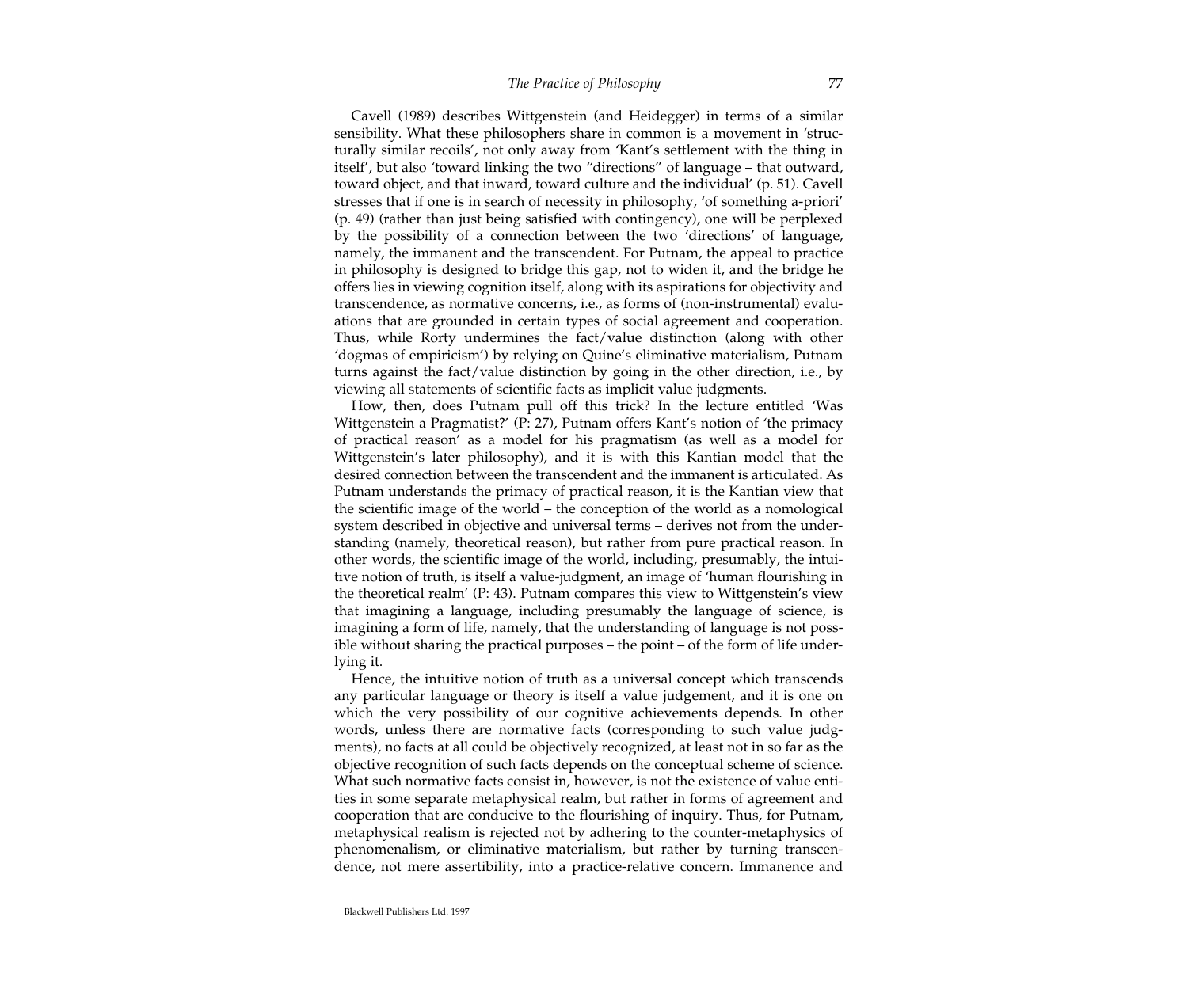#### 78 *Isaac Nevo*

transcendence are connected in so far as the aspiration for transcendence is not only an 'immanent' value judgment, but also one which makes an objective science possible.

Of course, transcendence as a value judgment of 'pure practical reason' is not transcendence as such, however necessary it may be thought to be in terms of our cognitive faculties. Using one of Putnam's more questionable idioms, we may call this 'quasi-transcendence relative to a conceptual scheme', the latter being 'our' conceptual scheme, for which we presently have no (global) alternative. As already noted, the conceptual scheme, or form of life, in question, is one that is supposed to be conducive to human flourishing in the realm of inquiry, and it is, therefore, inseparable from a liberal and enlightened conception of society. Thus, for Putnam, it is not knowledge that grounds freedom, as the tradition of Enlightenment had it, but the other way around. Freedom, i.e., the democratization of inquiry, grounds knowledge by making the ideal of impersonal objectivity possible.

Putnam's pragmatic synthesis of transcendence and immanence does not successfully do all that it is claimed to do. It does not, for instance, clarify the status of logical necessity. In 'Rethinking Mathematical Necessity' (WL) Putnam attempts, *pace* Quine, to articulate conceptual (not merely pragmatic) grounds for delimiting the scope of belief revision by excluding logical truth, particularly the law of contradiction, from the possibility of such revision. Here, too, Putnam falls back on a Kantian conception of logic as a formal, and consequently unrevisable, condition for the possibility of cognitive judgement as such. Kant, we are reminded, held that noumenal reality is not in space and time, and not subject to causal relations. However, not even the noumenal can be conceived as violating the laws of logic. It cannot be thought that anything violates the laws of logic, because any such thought is logically incoherent, and therefore, it is no thought at all. In this sense, logic is transcendental. It is a condition for the possibility of cognition, not an independent cognition on its own. Hence, logical truth does not describe the world. It has no 'ontological' content of its own, and it could not be revised.

However, all Putnam can have of the Kantian perspective, given his attempts to 'demythologize' Kant's transcendental idealism, is a scheme-relative constraint on the possibility of revision in logic, not an absolute one. Thus, he concludes:

My suggestion is not, of course, that we retain this idea of a nature of thought (or judgment, or the ideal language) which metaphysically guarantees the unrevisability of logic. But what I *am* inclined to keep from this story is the idea that logical truths do not have negations that we (presently) understand. It is not, on this less metaphysically inflated story, that we can say that the theorems of classical logic are 'unrevisable'; it is that the question 'Are they revisable?' is one which we have not yet succeeded in giving a sense. (WL: 256)

In short, unrevisability does not attach itself somehow to the truths of logic themselves. Rather, it is only within our conceptual scheme, i.e., within what we

Blackwell Publishers Ltd. 1997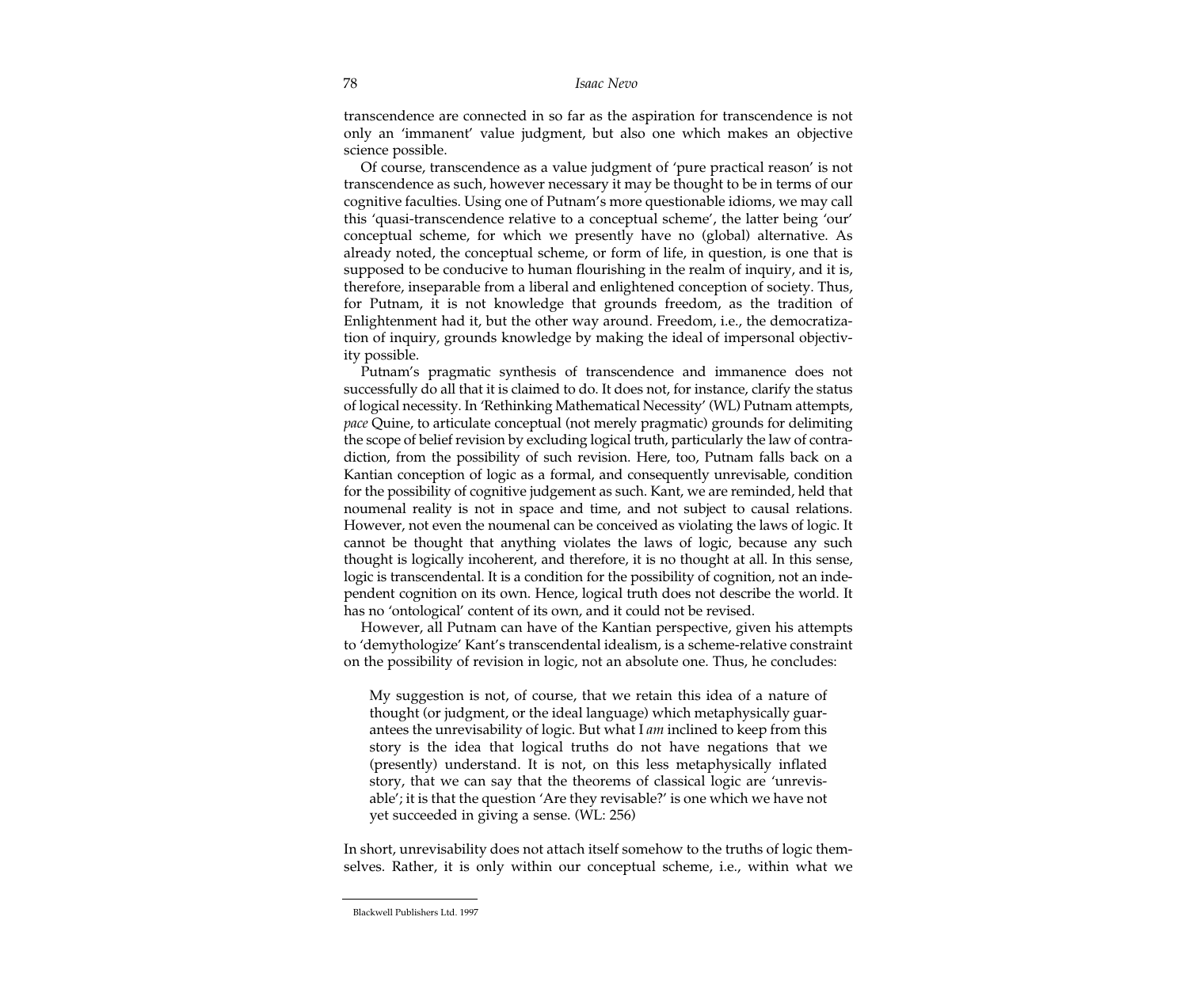presently can or cannot make sense of, that these truths are unrevisable. Putnam describes the condition of such relatively unrevisable truths as being 'quasinecessary relative to a conceptual scheme', and goes on to argue that this is how logical truths are to be viewed.<sup>4</sup> But much depends here on how 'conceptual scheme' is to be understood, and, particularly, on how the temporal specifications that make their appearances in these formulations ('presently', 'not yet succeeded', etc.) are to be interpreted. If 'presently' is intended to include the whole of human history (as in 'presently, no one has risen from the dead'), then the condition of quasi-necessity does seem to be universal enough for the purposes it is designed to serve. Logic would indeed be unrevisable for human cognizers as such, provided that 'presently' no alternative has been conceived. However, this comes dangerously close to accepting a single conceptual scheme for all humanity, a fixed and unchanging 'nature of thought', or system of categories, which is definitive of human cognition and which metaphysically excludes revision in logic. On this view of the matter, Putnam comes very close to a transcendental idealism of his own. If on the other hand, 'presently' is intended to include only a partial stretch of human history, then the condition of 'quasi-necessity' seems to be too temporal for its task. Relativized to conceptual schemes as historical entities, the necessity of logical truths seems to incorporate the possibility of change after all (even if 'presently', i.e., within the scheme, we cannot make any sense of it). Conceptual schemes evolve, and however much they constrain revisions internally, these constraints are not themselves immune to the pressures of time.

Putnam's approach thus poses a dilemma. Relativizing transcendence, or necessity, to an immanent human perspective raises a question as to the status of that human perspective. If it is itself a-temporal then Putnam's pragmatism comes close to a Kantian transcendental idealism. If on the other hand, the human perspective in question is a full blooded, temporal scheme, then the question of revisability comes back with a vengeance. Quasi-necessity does not seem to be a stable resting place for Putnam's views on logic. The constraint it offers on revisability is still merely a pragmatic one, not one that is different in metaphysical principle from Quine's. Putnam shifts the problem from one of articulating the conditions under which scientific theories are to be revised by an individual scientist, to one of articulating the conditions under which (broader) conceptual schemes evolve, and that may be an interesting shift in its own right. It does not, however, amount to changing sides in the metaphysical debate, unless a transcendental idealism is brought in to explain why such empirical realism (or quasinecessity) is still a form of realism (or necessity). Putnam, however, does not endorse any such explanation.

Indeed, the problem may be generalized. As we saw, Putnam attempts to avoid unprincipled 'bifurcations' by transcendentalizing the pragmatist's appeal to practice. However, without a transcendental idealism to support this move, another 'bifurcation' may be rearing its ugly head, this time a bifurcation between ordinary notions and metaphysical (or 'quasi-metaphysical') notions. *Pace* Wittgenstein, Putnam insists that there are theses in philosophy, or at least that

Blackwell Publishers Ltd. 1997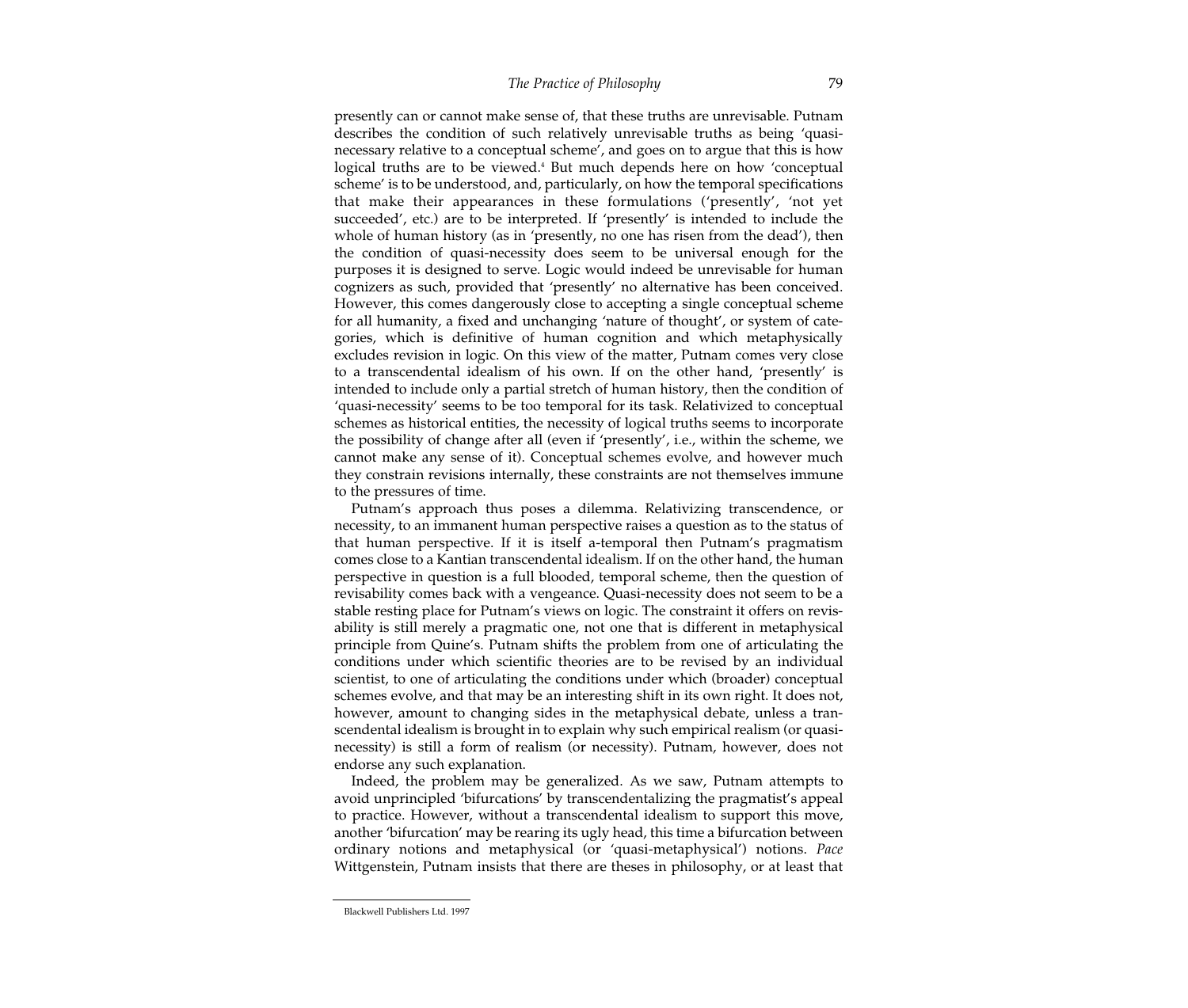#### 80 *Isaac Nevo*

he – Putnam – has such theses to impart. These are the propositions that describe the quasi-necessity of logic, or the quasi-transcendence of Reason. Their point is to articulate, without reference to a transcendental idealism, why, and how, empirical realism (or other immanent forms of transcendence) is still a realism (or transcendence). As such, Putnam's 'quasi-metaphysical' propositions cut across the line between the ordinary and the metaphysical that he is calling attention to, in his polemic against both metaphysical realism and Rortyan relativism. The Wittgensteinian option is, perhaps, still available to him, i.e., the option of providing a mere critique of the metaphysical abuse of language while avoiding all positive, or general, theses in philosophy. Indeed, if Conant is to be believed this is the direction that Putnam's philosophy is taking. This, however, is incompatible with such metaphysical jargon as Putnam continues to use in his talk of 'quasinecessity', 'ought-implying facts', 'objectivity', etc. Ramsey's principle is still valid: If it can't be said, it can't be whistled either.

Nevertheless, there is a great deal that Putnam's version of pragmatism does remarkably well, whatever its metaphysical price may be. In particular, it serves more clearly than other versions to distinguish what is still viable in the ideas of the Enlightenment from what is no longer so. More radical forms of pragmatism, particularly those in which truth is dismissed as an empty notion, run the risk of throwing the baby of Enlightenment's liberalism out with the bath-water of its more totalitarian side. Indeed, Rorty's appeal to ethnocentrism as a truth-surrogate raises precisely this worry, however liberal-minded his prioritizing of democracy over philosophy may be. Liberal politics may not need the support of any foundational theory of human nature (and the place of reason in it), but the excessive debunking and deconstructing of reason and truth as mere intracultural devices raises not only the problem of 'bifurcation', noted earlier, but also the political worry that a liberalism based on such arbitrary ethnocentric moves may not be sufficient to hold under pressure. By contrast, Putnam's form of pragmatism provides for a more discriminating attitude. Having debunked merely a metaphysical rendering of truth and reason, not the genuine articles themselves, Putnam can dismiss the totalitarian side of Enlightenment's utopianism – the view that there is a rationally compelling, 'final' solution to the problems of humanity – without having to dismiss more humble employments of rationality, either practical or theoretical. The two strands of the 18th century Enlightenment, namely, the view that problems of a moral and political nature are to be solved rationally (in a non-instrumental sense of that term), and the view that there is a purely rational solution which addresses all such problems on a basis that excludes traditional contexts and communities, can safely be separated. The more modest of these views can well be defended within Putnam's form of pragmatism, and Putnam demonstrates convincingly that more than just instrumental rationality is available for purposes of such moral and political deliberation. The other view – the more totalitarian side of the Enlightenment – can be dismissed as an error without illiberal, or anti-rational, repercussions.

Putnam agrees with much of the rhetoric of anti-foundationalism in contemporary philosophy. For him, too, there is no a-priori foundation for either science

Blackwell Publishers Ltd. 1997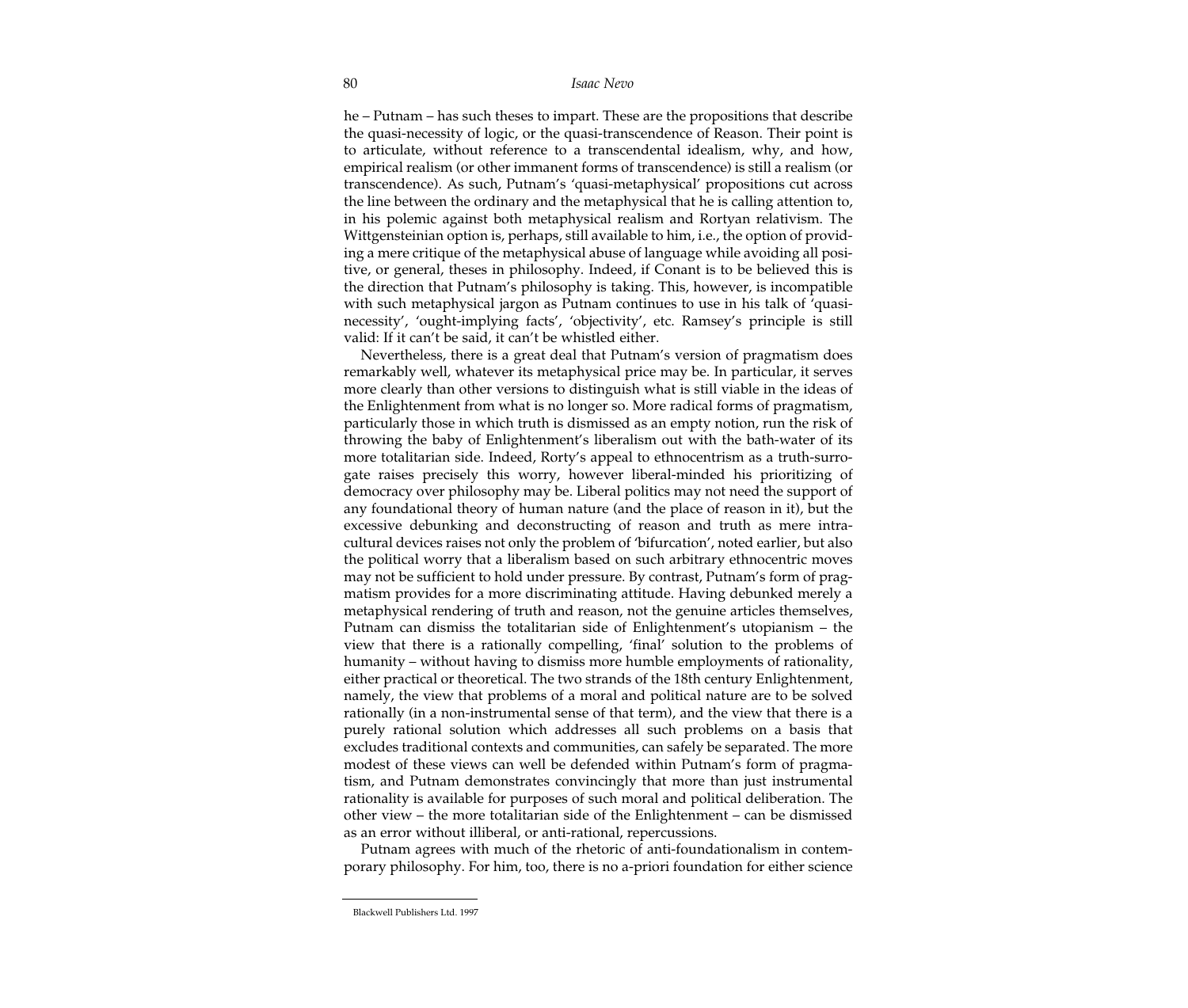or ethics and politics, and no algorithm by which results in these fields can be mechanically produced. Consequently, there is no unitary theory, or final truth, in any area of human inquiry. However, Putnam points out that this does not imply that there isn't any 'dependable path toward the discovery ... of truth' (WL: 195), for although there is no algorithm for this purpose, there is none the less an 'imperfect but necessary "path" of struggling for and testing one's ideals in practice, while conceding to others the right to do the same' (WL: 195). What this view of science does imply, according to Putnam, is an ethics of discourse capable of combining 'the great Enlightenment value of tolerance with respect for the particularity of tradition, and with the recognition of the need for thick conceptions of the significance of life whose absence in Enlightenment thought left people feeling a huge void' (WL: 195–6). It is in articulating this Deweyan combination and bringing it philosophically up to date that Putnam's greatest contribution to contemporary philosophy lies.

Isaac Nevo Ben-Gurion University, Israel

### **NOTES**

<sup>1</sup> Also along for the ride is Ruth Anna Putnam, co-author of two chapters in Putnam's 1994 collection, 'Dewey's Logic: Epistemology as Hypothesis' (ch. 10), and 'Education for Democracy' (ch. 11). *Words and Life* contains much more than an argument about pragmatism. Whole sections in it are devoted to Aristotle, Reichenbach, the philosophy of mind, and the philosophy of science. The argument on pragmatism, however, dominates at least three of the major parts of the book (Parts III, IV & V), and comes very naturally together with the material of Putnam's 1995 collection.

<sup>2</sup> For the theme of immanence and transcendence, and the importance of keeping both these perspectives in sight, see also Putnam (1983). In many of his writings Putnam points out the paradoxes arising from both dogmatism and relativism, as one-sided attempts to resolve the immanence/transcendence conflict in philosophy. However, no positive account of the link between the two has so far been offered. The appeal to pragmatism, as Putnam articulates it in the two books under review is an attempt to supply the missing link, i.e. to account for the immanence/transcendence nexus in philosophy.

<sup>3</sup> Quine's doctrine of the immanence of truth is, of course, in line with his other important theses of the indeterminacy of translation and the inscrutability of reference. Putnam's illuminating discussions of these important doctrines cannot be elaborated here. See, in particular, the essays: 'Realism Without Absolutes', 'A Comparison of Something with Something Else', and 'Model Theory and the "Factuality" of Semantics', all in WL.

<sup>4</sup> For earlier discussions of these themes, though different views are expressed, see: 'There is at least one a priori truth', and other essays in *Realism and Reason* (Putnam: 1983).

#### **REFERENCES**

Cavell, S. (1979), *The Claim of Reason*. Oxford: Oxford University Press. Cavell, S. (1989), 'Declining Decline*',* in *This New Yet Unapproachable America*. Albuquerque,

New Mexico: Living Batch Press.

Blackwell Publishers Ltd. 1997